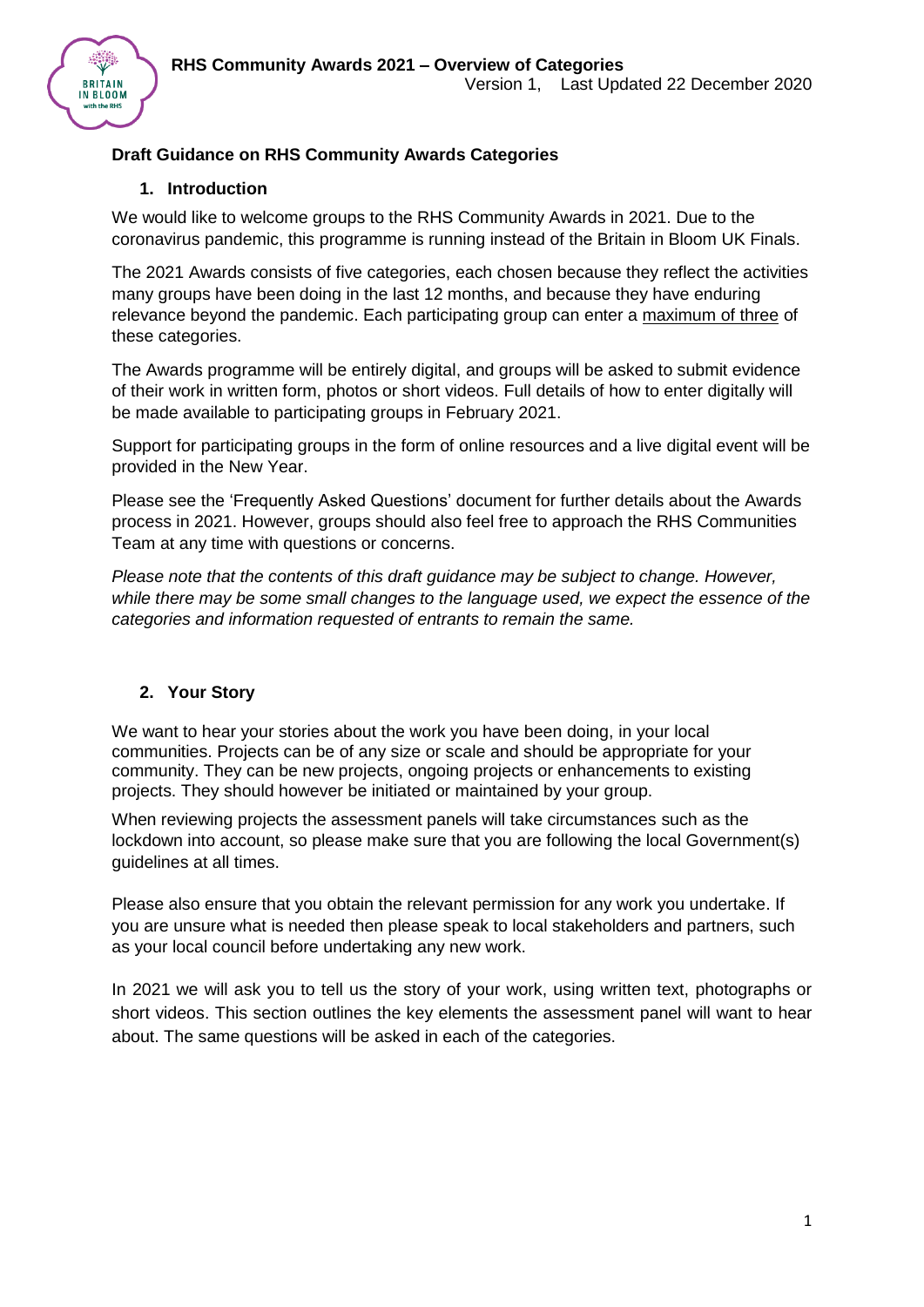

| <b>Tell Us Your Story!</b> |                                                                                                                                                                                                                                                                           |
|----------------------------|---------------------------------------------------------------------------------------------------------------------------------------------------------------------------------------------------------------------------------------------------------------------------|
| <b>Background</b>          | Why did you do this project/work, what need or opportunity inspired it?<br>$\bullet$                                                                                                                                                                                      |
| <b>Actions</b>             | What activities did you do?<br>Were they initiated or maintained by your group?                                                                                                                                                                                           |
| <b>People</b>              | Who was involved in this work, and who has benefited from it?                                                                                                                                                                                                             |
| <b>Outcomes</b>            | What happened as a result of this project/work?<br>How did this compare with your original aims?                                                                                                                                                                          |
| <b>Impact</b>              | How has this project made a difference to the local environment or<br>community?<br>Were any of these impacts something that would not have happened if<br>the project/work had not taken place?<br>If applicable, how are any results being measured and the information |
| <b>Timeline</b>            | shared?<br>When did the activity take place; is it a new, existing or on-going project?                                                                                                                                                                                   |
|                            | Will the effects be short or long term, and if long term are they<br>sustainable?                                                                                                                                                                                         |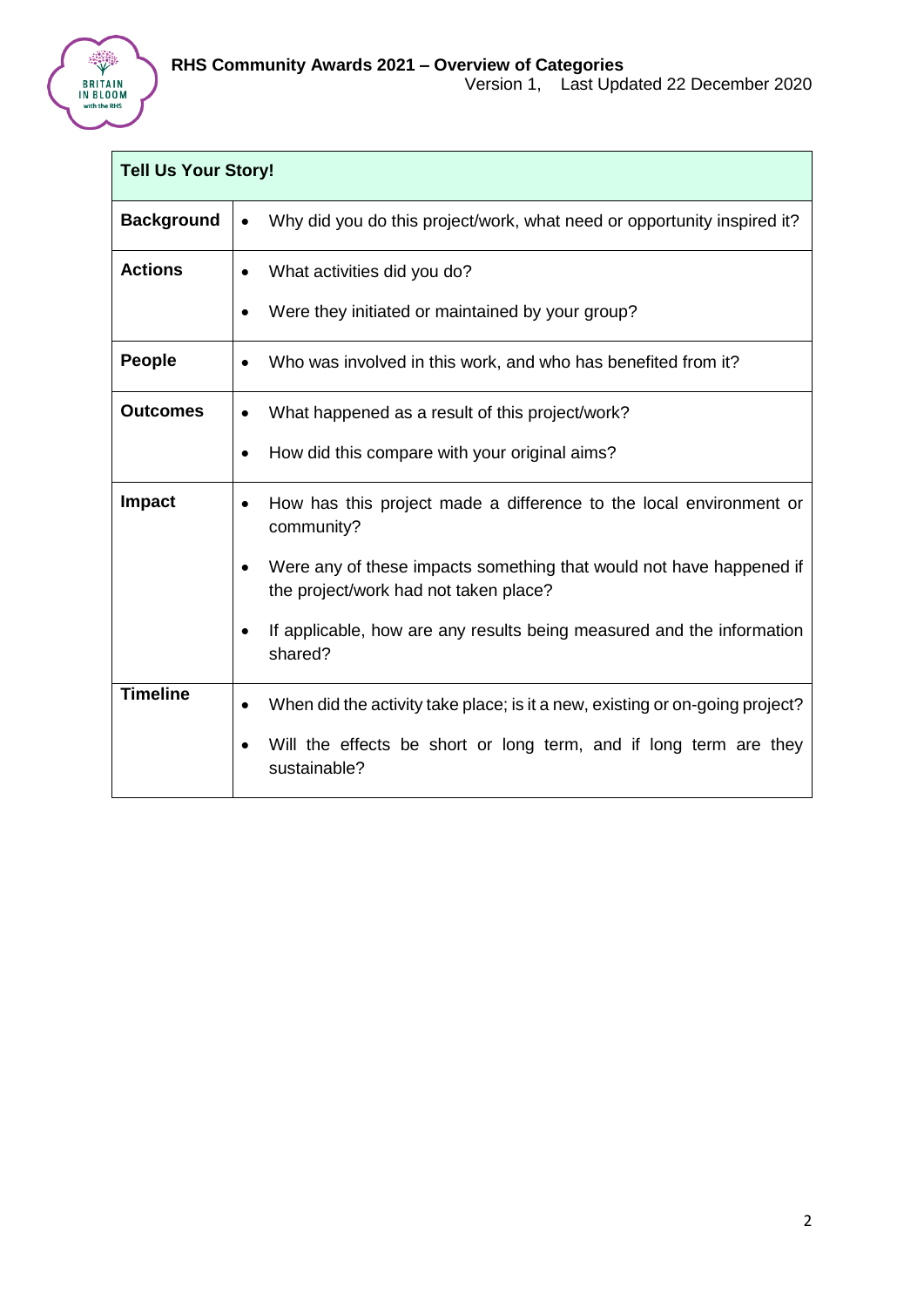

 $\Gamma$ 

### **3. The Five Categories**

For each category, we have provided a description and some examples of the type of activities groups could be doing.

Please note that these examples are not an exhaustive list and panellists will not be expecting groups to be carrying out any of these specific activities.

Please simply use them as a guide and inspiration to help you creatively interpret the category for your unique work within your community.

| <b>Category 1:</b>                                                                                                                                                                                       | <b>Nourishing Your Community</b>                                                                                                                                                                                                               |
|----------------------------------------------------------------------------------------------------------------------------------------------------------------------------------------------------------|------------------------------------------------------------------------------------------------------------------------------------------------------------------------------------------------------------------------------------------------|
| <b>Description:</b>                                                                                                                                                                                      | Growing, sharing and enjoying food can be one the simplest ways to<br>connect with people. This category focuses on how groups are using food<br>growing as a tool to support their communities and bring people together.                     |
| <b>Examples of</b><br><b>Potential</b><br><b>Activity:</b>                                                                                                                                               | Growing or sharing food with your community – this could include<br>$\bullet$<br>anything that can be eaten such as fruit, vegetables, herbs or even<br>edible flowers;                                                                        |
| Please note<br>this is a non-<br>exhaustive<br>list for<br>inspiration<br>only.<br>Please tell us<br>your story<br>about the<br>activities that<br>have been<br>appropriate<br>in your own<br>community. | Making creative use of alternative growing areas of any size, these<br>might include unlikely plots, previously neglected land, pop up<br>allotments, community vegetable beds, orchards, vertical spaces,<br>containers or even window boxes; |
|                                                                                                                                                                                                          | Maximising growing options by using recycled or repurposed materials<br>$\bullet$<br>for projects, e.g. old bins, upcycled tins or making raised beds or<br>compost areas with unwanted wood pallets;                                          |
|                                                                                                                                                                                                          | Using food growing as an activity to bring people together and make<br>$\bullet$<br>new connections in your community;                                                                                                                         |
|                                                                                                                                                                                                          | Encouraging and enabling people who would not usually have been<br>$\bullet$<br>involved in growing food or plants;                                                                                                                            |
|                                                                                                                                                                                                          | Engaging people that reflect your wider community, perhaps in terms of<br>age, culture, interest or even food preferences;                                                                                                                     |
|                                                                                                                                                                                                          | Working collaboratively to support other local organisations, e.g. to<br>make food accessible, fun, or educational;                                                                                                                            |
|                                                                                                                                                                                                          | Raising awareness about food growing in creative and interesting ways,<br>٠<br>and explaining your activity to your wider community.                                                                                                           |
|                                                                                                                                                                                                          |                                                                                                                                                                                                                                                |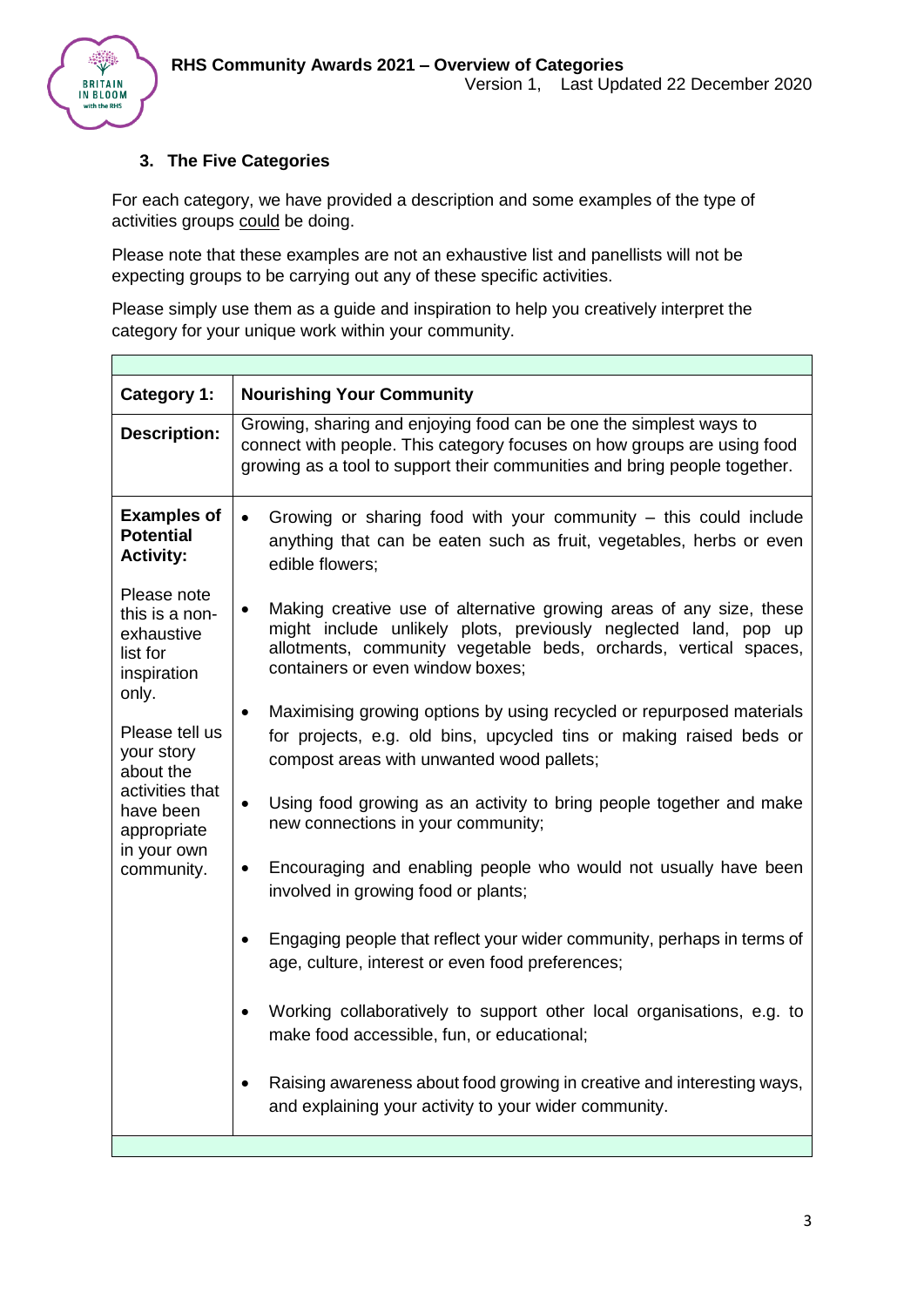

| <b>Category 2:</b>                                                                                                                                        | <b>Planting With Purpose</b>                                                                                                                                                                                                                                                                                                                                                                                                                                          |
|-----------------------------------------------------------------------------------------------------------------------------------------------------------|-----------------------------------------------------------------------------------------------------------------------------------------------------------------------------------------------------------------------------------------------------------------------------------------------------------------------------------------------------------------------------------------------------------------------------------------------------------------------|
| <b>Description:</b>                                                                                                                                       | Plants are amazing - they can play an important role in solving everyday<br>problems and improving all of our lives. This category focuses on how<br>groups are using plants and gardens in creative ways to address specific<br>challenges in their communities.                                                                                                                                                                                                     |
| <b>Examples of</b><br><b>Potential</b><br><b>Activity:</b><br>Please note<br>this is a non-<br>exhaustive                                                 | Consulting the wider community and involving them in the<br>$\bullet$<br>identification, co-design or development of projects, e.g. working with<br>a specific groups, such as young people to develop a space that they<br>can feel responsible for or have ownership over;<br>Using planting to attract or engage a specific audience, e.g. to<br>$\bullet$<br>reinvigorate an area with visitors or increase footfall in retail shopping<br>areas or high streets; |
| list for<br>inspiration<br>only.<br>Please tell us<br>your story<br>about the<br>activities that<br>have been<br>appropriate<br>in your own<br>community. | Repurposing underused areas and bringing them back into community<br>$\bullet$<br>use, e.g. areas that have become derelict or undesirable;<br>Developing spaces for people who have specific needs, e.g. access or<br>$\bullet$<br>sensory needs;<br>Using plants to bring people together to understand, explore and<br>$\bullet$<br>celebrate each other's heritage or cultures;                                                                                   |
|                                                                                                                                                           | Planting to prevent certain activities, e.g. to reduce antisocial<br>$\bullet$<br>behaviours in known hotspots.                                                                                                                                                                                                                                                                                                                                                       |
|                                                                                                                                                           |                                                                                                                                                                                                                                                                                                                                                                                                                                                                       |
| Category 3:                                                                                                                                               | <b>Nature Friendly Gardening</b>                                                                                                                                                                                                                                                                                                                                                                                                                                      |
| <b>Description:</b>                                                                                                                                       | Every single outdoor space, including the very smallest, can be an<br>important habitat for wildlife; and gardening in a nature-friendly way does<br>not mean compromising on quality. This category recognises the work<br>groups are doing to make the spaces they care for wildlife-friendly.                                                                                                                                                                      |
| <b>Examples of</b><br><b>Potential</b><br><b>Activity:</b>                                                                                                | Selecting an abundant and diverse range of plant-species to attract a<br>$\bullet$<br>greater variety of insects and wildlife, e.g. choosing a range of shapes,<br>colours sizes and fragrances that flower and fruit throughout the year;                                                                                                                                                                                                                            |
| Please note<br>this is a non-<br>exhaustive<br>list for<br>inspiration<br>only.<br>Please tell us<br>your story<br>about the                              | Creating, restoring or maintaining appropriate habitats to support<br>$\bullet$<br>wildlife, e.g. specific features such as ponds or 'dead' hedges, or the<br>connection of several habitats to make 'pollinator pathways';<br>Demonstrating sustainable practices and use of materials, such as<br>reducing mowing and leaving grass long in some areas, which can<br>have a positive impact on wildlife;                                                            |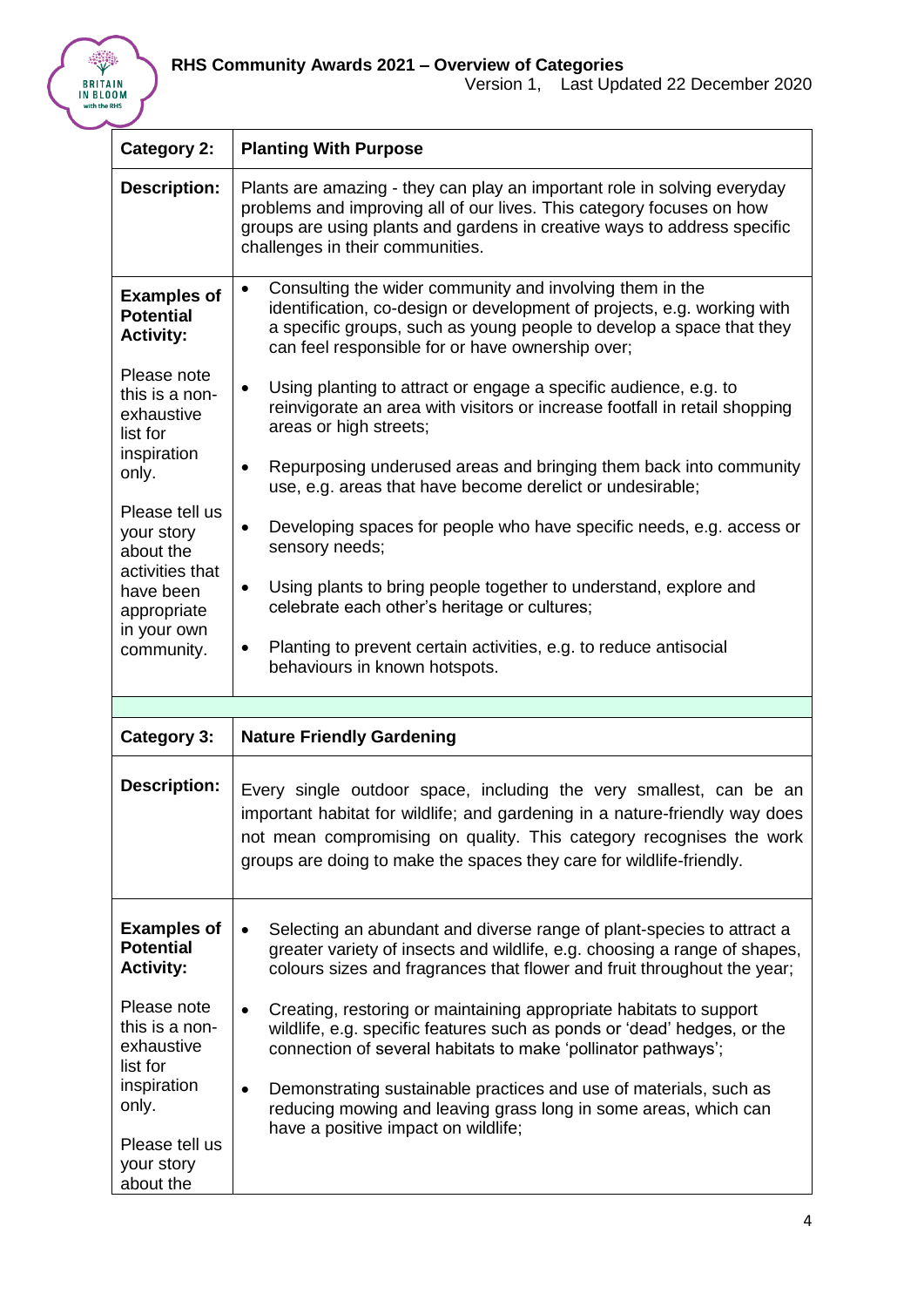

| activities that                      | Demonstrating consideration for nature across all your activities rather<br>$\bullet$                                                                                                        |
|--------------------------------------|----------------------------------------------------------------------------------------------------------------------------------------------------------------------------------------------|
| have been<br>appropriate             | than just restricting wildlife-friendly practices to a specific project or<br>area;                                                                                                          |
| in your own                          |                                                                                                                                                                                              |
| community.                           | Being sensitive to the environment when using any form of 'pest' or<br>$\bullet$<br>'weed' control, and prioritising the least impactful measures;                                           |
|                                      | Enabling people from your wider community to observe, enjoy, support<br>$\bullet$<br>or learn about nature and wildlife through your activities;                                             |
|                                      | Measuring your own success in supporting nature and wildlife, and<br>$\bullet$<br>contributing to appropriate national monitoring schemes e.g. a specific                                    |
|                                      | species survey or audit.                                                                                                                                                                     |
|                                      |                                                                                                                                                                                              |
| <b>Category 4:</b>                   | <b>Green Solutions</b>                                                                                                                                                                       |
| <b>Description</b>                   | Plants and trees have many positive impacts on the environment and                                                                                                                           |
|                                      | people's wellbeing. How we grow and manage local green spaces can                                                                                                                            |
|                                      | have a significant impact on issues like noise and air pollution, heatwaves<br>and flooding, as well as climate change. This category recognises the                                         |
|                                      | work that groups are doing to create nature-based solutions to                                                                                                                               |
|                                      | environmental challenges in their community.                                                                                                                                                 |
| <b>Examples of</b>                   | Switching from seasonal and annual planting to perennial and more<br>$\bullet$                                                                                                               |
| <b>Potential</b><br><b>Activity:</b> | sustainable schemes;                                                                                                                                                                         |
| Please note                          | Reducing your own environmental impacts, e.g. avoiding peat and<br>$\bullet$                                                                                                                 |
| this is a non-                       | pesticides, reducing the use of plastics and creating an action plan to<br>reduce more, etc.                                                                                                 |
| exhaustive<br>list for               | Noticing local seasonal changes and acting in response to them, e.g.<br>$\bullet$                                                                                                            |
| inspiration<br>only.                 | creating shade or a living roof at bus stop, or turning a grass area into<br>a wetland;                                                                                                      |
| Please tell us                       | Planting to reduce air pollution, particularly along the edges of streets,<br>$\bullet$                                                                                                      |
| your story<br>about the              | e.g. by planting trees, hedges or green walls and selecting rough and<br>hairy plants to trap particles;                                                                                     |
| activities that<br>have been         | Planting to tackle excess water and reduce flooding, e.g. planting to<br>$\bullet$                                                                                                           |
| appropriate<br>in your own           | intercept or absorb rainwater, create rain gardens, or slow water run-<br>off to reduce pressure on drains;                                                                                  |
| community.                           | Planting to reduce temperatures, particularly in urban environments,<br>$\bullet$                                                                                                            |
|                                      | e.g. planting trees for shade or creating cooling green walls;                                                                                                                               |
|                                      | Making sustainable and plant-based choices for recreational activities,<br>$\bullet$<br>e.g. by creating natural children's play areas or green gyms, or<br>introducing cycle pathways, etc. |